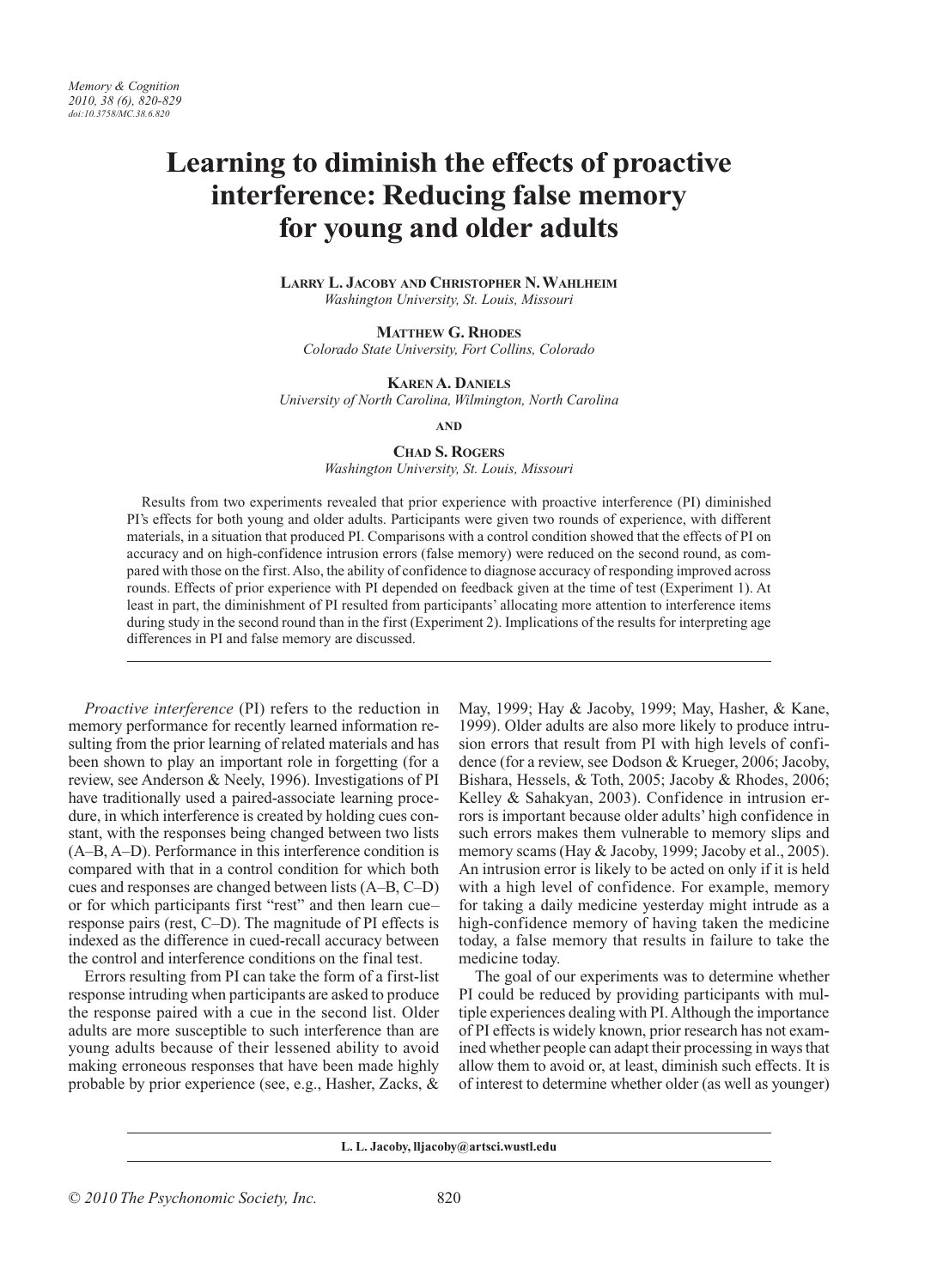adults can do so. Older adults have been held to be deficient in inhibitory processes (e.g., Hasher et al., 1999), less likely to engage in deeper processing of the sort necessary for memory (e.g., Craik & Byrd, 1982), and less able to engage in recollection as a means of avoiding interference effects (e.g., Hay & Jacoby, 1999). Deficits of these sorts might result in older adults' being less able to benefit from prior experience with PI than are young adults.

Investigation of the effects of prior experience with interference on false memory has also been neglected. Although there have been many findings of false memory that originates from interference, it has not been determined whether such effects would persist across extended experience with the procedures used to produce them. We were particularly interested in determining whether older adults could learn to avoid false memories in the form of high-confidence intrusion errors that result from interference effects. Success in decreasing older adults' susceptibility to PI and in reducing false memories resulting from PI would increase understanding of the bases for PI, as well as of age-related differences in memory, and would potentially have import for applied purposes.

To investigate effects of experience, we examined PI across a pair of lists (A–B, A–D for interference items), presented a pair of two new lists (E–F, E–G), and tested again for PI. The effects of multiple experiences dealing with PI were examined by comparing both accuracy and confidence on the second encounter with PI to results from the first encounter with PI.

We employed a procedure that was introduced by Hay and Jacoby (1996). Specifically, the participants were first exposed to a list of semantically related word pairs (e.g., knee–bone), with each pair being presented three times. Following this training phase, the participants studied a list of word pairs. A third of the studied pairs (facilitation items) were identical to those presented during the training phase (e.g., knee–bone). For another third of the items (interference items), the right-hand member of a studied pair differed from that of a pair that had been presented during the training phase (e.g., knee–bend). These interference items were characterized by high levels of PI and are thus of primary interest. The remaining third of the studied pairs (control items) had not been presented during the training phase. Following the study phase, the participants were given a cued recall test and made a confidence judgment for each item. Test items consisted of a cue word and word fragment that could be completed with either the target or the alternate response that appeared during the training for interference items (e.g., knee–b\_n\_).

The test procedure of presenting a cue word along with a fragment of the response was meant to restrict responses to the target word and the alternate word that would serve to complete the fragment with an associatively related word. This was intended to increase PI and allow us to better examine effects of PI on intrusion errors. Including both facilitation and interference pairs within a list accords with experience outside the laboratory, in that one usually encounters cues requiring responses that are consistent with their prior responses intermixed with those for which prior experience serves as a source of PI. Inter-

mixing facilitation and interference pairs was expected to increase PI. Also, including facilitation items discourages a strategy of generating both responses to a cue and then producing the less familiar one as a means of avoiding interference effects. Adopting that strategy might enhance performance on interference pairs but would reduce accuracy for facilitation pairs.

In order to improve accuracy and reduce highconfidence intrusions, half of the participants were provided with feedback following each test trial (Experiment 1; cf. Rebok & Balcerak, 1989). The feedback was structured in a manner that depended on confidence judgments. Specifically, participants were instructed to treat each confidence judgment as a wager that they had correctly recalled the studied item. A running score was made visible on all trials. Participants were told that, for each correct answer reported, their point total would increase by a number equivalent to their confidence rating, whereas each incorrect answer would decrease their score by that same number. We expected that providing feedback in this way would serve to diminish the effects of interference and likewise reduce reported confidence when intrusions were produced. Participants were administered two rounds of the procedure, with different materials being used in each round, allowing a comparison of performance for the first versus second round of testing. Another group received the same procedure, with the exception that they did not receive feedback. Participants in the no-feedback condition were simply instructed to make confidence judgments without being told to treat those judgments as a wager. We expected the presence of feedback to be important, particularly for older adults. Older adults were expected to be more likely to produce high-confidence intrusion errors than were young adults and, therefore, to be more reliant on feedback to reveal their errors.

As was anticipated, the results of Experiment 1 revealed that prior experience with PI did indeed diminish its effects for both older and young adults. Having had prior experience with PI, older adults were dramatically less likely to produce false memories in the form of highconfidence intrusion errors.

We conducted Experiment 2 in order to gain insight into the means by which experience with PI allowed participants to diminish its effects.

# **Experiment 1**

#### **Method**

**Participants**. Forty-eight young and 48 older adults were recruited from the Washington University Psychology Department subject pool. Participants in each age group were randomly assigned to the two feedback conditions (24 participants each). The mean age did not differ significantly between the feedback and no-feedback conditions for either older (74.58 vs. 75.58 years) or young adults (19.92 vs. 19.13 years). Participants were tested individually and received course credit (young adults only) or \$10 per hour.

**Design and Materials**. A 2 (feedback: feedback vs. nofeedback)  $\times$  3 (item type: facilitation vs. control vs. interference)  $\times$ 2 (round: 1 vs. 2)  $\times$  age (young vs. older) mixed design was used. Item type and round were manipulated within subjects; feedback and age were between-subjects variables.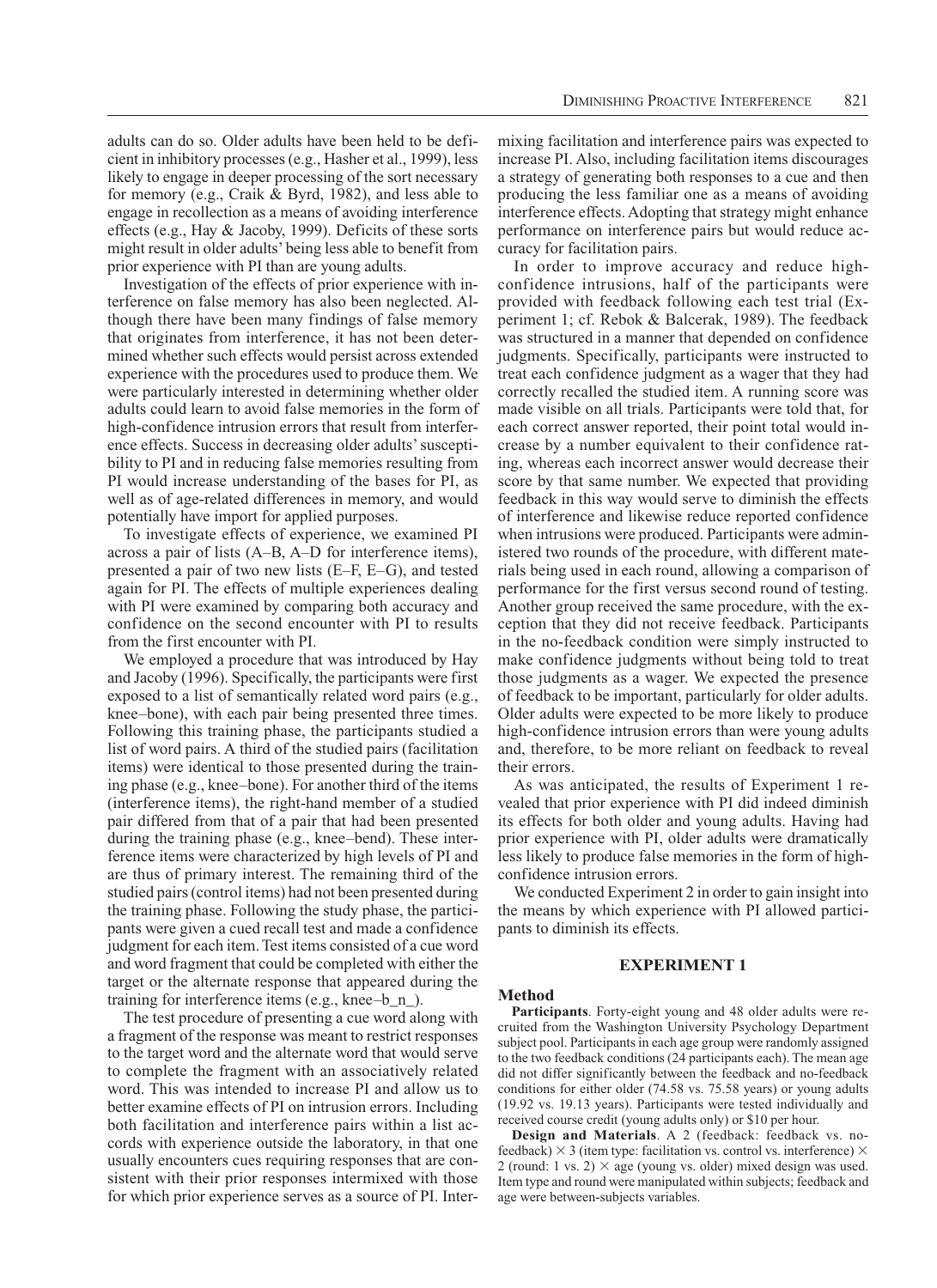Materials consisted of 156 three-word sets. Each set contained a cue word (e.g., knee) and two related responses (e.g., bone, bend). Groups were created such that, across items, the average length and strength of association of each response with the cue was equated. Both responses could complete the same word fragment (e.g., b\_n\_). Six groups of 24 sets served as critical items; the remaining sets served as buffers. Each group was balanced for frequency and length of cues and responses. The groups were counterbalanced across conditions, so that each occurred equally often in each of the withinsubjects conditions.

Item types were created by varying the relationship of the pairs in the training (List 1) and study (List 2) lists. For facilitation items, the cues and responses were the same in Lists 1 and 2. For the interference items, the cues were the same in both lists, but the responses changed from List 1 to List 2 (e.g., knee–bone, knee–bend). Control items were only presented in the study list. Test items consisted of a cue word and word fragment that could be completed with either the target or an alternate response that appeared during training for interference items (e.g., knee–b\_n\_).

On each round, List 1 consisted of 48 pairs presented three times each (144 total), and List 2 consisted of 24 items from each of the three item types (72 total). Both lists were presented in random order. An additional three pairs were presented at the beginning and end of the study list to serve as primacy and recency buffers. Test lists contained 24 items of each type (72 total) and were presented in a fixed random order with the restriction that no more than three items from the same condition were presented consecutively.

**Procedure**. The training phase (List 1) occurred first. The participants were told that they would see word pairs that would be repeatedly presented and that they were to read each pair aloud. Pairs were presented for 2 sec each, followed by a 1,000-msec interstimulus interval (ISI). After List 1 was completed, participants began the study phase (List 2). They were told that they would see word pairs that they would need to remember for a later memory test and were instructed to read each pair aloud. Each pair was presented for 2 sec, followed by a 1,000-msec ISI.

At the time of test, participants were told that a cue paired with a word fragment would be presented (e.g., knee–b\_n\_). They were instructed to complete the fragment with the word that was paired with the cue word in the study phase. Participants were given 10 sec to provide a response aloud. Next, they were asked to provide a confidence rating on a scale from 1 (*not very confident*) to 5 (*very confident*) that the item had been studied in List 2. Participants were encouraged to use the full range of the scale. Four practice trials were given prior to test. All responses were recorded by the experimenter.

For participants in the no-feedback condition, a new test item was presented, following each confidence rating. In contrast, participants in the feedback condition were given corrective feedback following each item in both rounds of the experiment. Participants given feedback were told to treat their confidence rating as a wager based on the likelihood that their answer was correct. Participants gained or lost points equal to their confidence rating for correct and incorrect responses, respectively. A message regarding the accuracy of each response was displayed following the confidence rating, and points were added or deducted from a running tally. Participants were encouraged to earn as many points as possible. After the first round, participants in the feedback condition were shown their cumulative score for that round. Both groups completed the entire procedure a second time with a new set of items.

## **Results and Discussion**

Preliminary inspection of the results revealed that the probability of correctly responding to items in the facilitation condition was near ceiling, so we analyzed the results from that condition separately from performance in other conditions. Our primary interest was in whether prior experience with PI would diminish its effects, particularly for false memory (intrusion errors at the highest level of confidence).

Diminishing effects of PI were evidenced by a significant interaction between rounds (first vs. second encounter with PI) and item type (control vs. interference) in the probability of intrusion errors. Having found an interaction of that sort, we analyzed effects separately for control and interference items. The probability of producing either the target or its alternate was extremely high for facilitation (.97), control (.92), and interference items (.97), so errors other than producing an alternate response as an intrusion error did not enter into the analyses. We do not report significant main effects of variables when an interaction involving the variables was significant. The significance level for all tests was set at  $p < .05$ .

An analysis of the number of correct responses in the facilitation condition revealed only a significant effect of  $age [F(1,92) = 12.85, MS_e = .17, \eta_p^2 = .12].$  The probability of producing a correct response for facilitation pairs was higher for young adults (.93) than for older adults (.87). An additional analysis of performance in the facilitation condition examined effects on the joint probability of producing a correct response and reporting the highest level of confidence (5) in its accuracy. Analysis of those results (Table 1) revealed only a significant effect of feedback  $[F(1,92) = 6.14, M S<sub>e</sub> = .41, \eta<sub>p</sub><sup>2</sup> = .06]$ . Providing feedback increased highest confidence, accurate responding for both young and older adults. Neither the main effect of round nor any other main effect or interaction approached significance. The lack of a significant effect of round on responding to facilitation items is important in that it suggests that participants did not reduce their attention to the training list in the second round as a means of reducing PI. Had they done so, one would expect to find a reduction in high-confidence, accurate responding in the facilitation condition across rounds. More important, the results reveal the importance of feedback for increasing confidence in correct responses. As will be seen, feedback was also important for reducing confidence in erroneous responses.

Prior experience with PI diminished its effects on intrusion errors, as evidenced by a highly significant interaction of item type (control vs. interference) and round  $[F(1,92) = 9.46, MS_e = .09, \eta_p^2 = .10]$ . The results from a separate analysis of performance in the control condition

| <b>Table 1</b>                                                        |
|-----------------------------------------------------------------------|
| <b>Probability of Correct Recall (PCR) Held in Highest Confidence</b> |
| for Facilitation Items As a Function of Round, Feedback, and Age      |

|         |          |            | Young      |                | Older      |            |                            |            |  |
|---------|----------|------------|------------|----------------|------------|------------|----------------------------|------------|--|
|         | Feedback |            |            | No<br>Feedback |            | Feedback   | N <sub>0</sub><br>Feedback |            |  |
|         | PCR      | <b>SEM</b> | <b>PCR</b> | <b>SEM</b>     | <b>PCR</b> | <b>SEM</b> | <b>PCR</b>                 | <b>SEM</b> |  |
|         |          |            |            | Experiment 1   |            |            |                            |            |  |
| Round 1 | .67      | .04        | .62        | .04            | .72        | .04        | .62                        | .04        |  |
| Round 2 | .69      | .04        | .55        | .04            | .71        | .04        | .62                        | .04        |  |
|         |          |            |            | Experiment 2   |            |            |                            |            |  |
| Round 1 | .55      | .05        |            |                | .61        | .05        |                            |            |  |
| Round 2 | .58      | .06        |            |                | .57        | .06        |                            |            |  |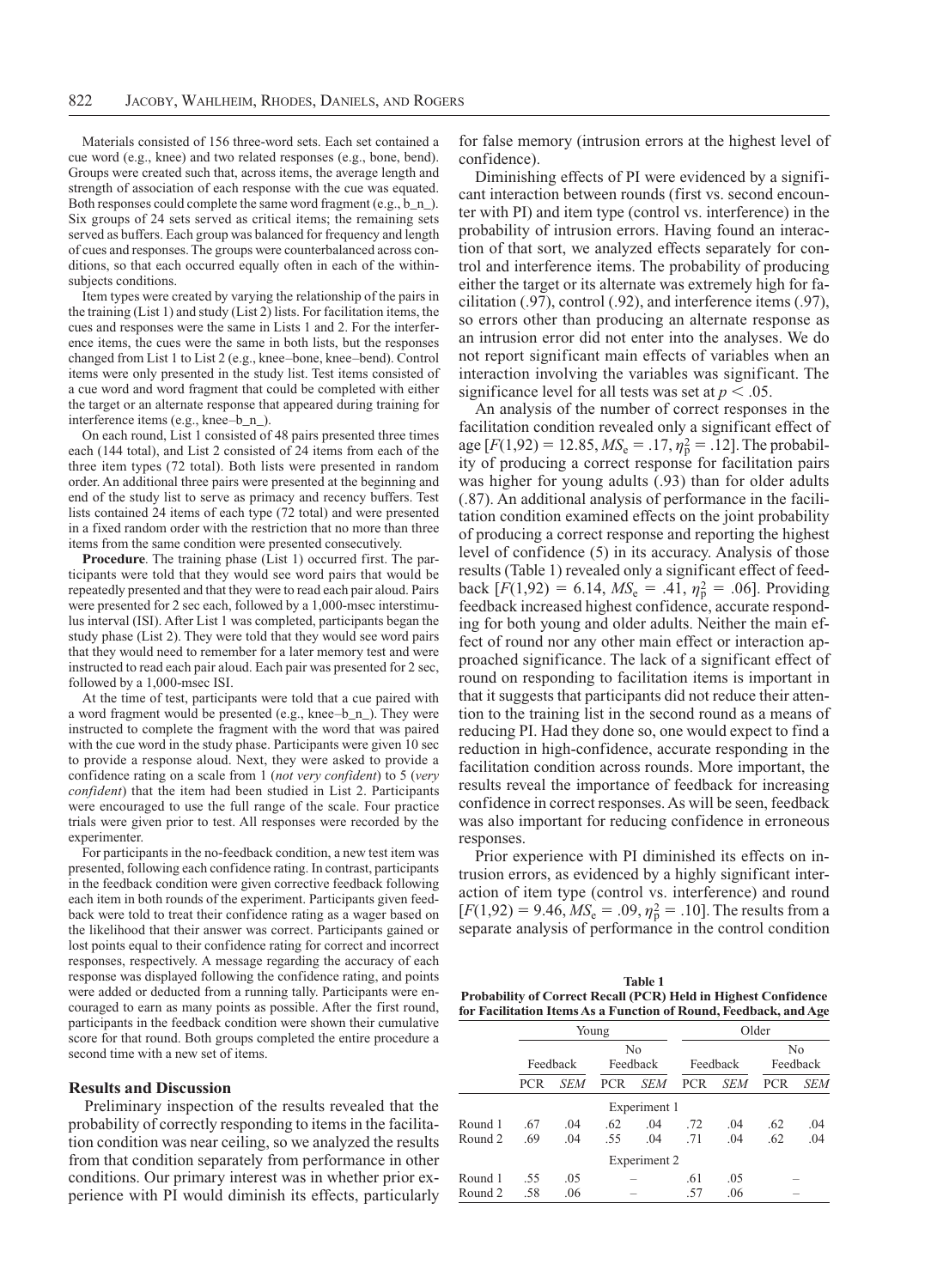|         |            |          |       | Table 2        |       | <b>Probability of List 1 Intrusions (PLI) on Interference Items</b><br>As a Function of Age, Round, and Feedback |     |                |  |  |
|---------|------------|----------|-------|----------------|-------|------------------------------------------------------------------------------------------------------------------|-----|----------------|--|--|
|         |            |          | Young |                | Older |                                                                                                                  |     |                |  |  |
|         |            | Feedback |       | No<br>Feedback |       | Feedback                                                                                                         |     | Nο<br>Feedback |  |  |
|         | SEM<br>PLI |          | PLI   | <b>SEM</b>     | PLI   | SEM                                                                                                              | PLI | SEM            |  |  |
|         |            |          |       | Experiment 1   |       |                                                                                                                  |     |                |  |  |
| Round 1 | -33        | -03      | 34    | .02            | -54   | .03                                                                                                              | -55 |                |  |  |

Round 2 .27 .03 .26 .03 .43 .03 .51 .03 Experiment 2 Round 1. 29 .04 – .39 .04 – Round 2 .20 .03 – .27 .03 –

revealed only a significant interaction of age and feedback  $[F(1,92) = 7.10, MS<sub>e</sub> = .08, \eta<sub>p</sub><sup>2</sup> = .07]$ . This interaction was produced by the age difference in the probability of an intrusion error being smaller in the feedback condition (.15 and .20 for young vs. older adults, respectively) than in the no-feedback condition (.12 and .25 for young vs. older adults, respectively). Neither the effect of round nor any interaction with round approached significance in the analysis of performance on control items.

Our primary interest was in intrusion errors in the interference condition (Table 2). Older adults produced more intrusion errors on interference items (.51) than did young adults (.30)  $[F(1,92) = 60.88, MS_e = 2.09, \eta_p^2 = .40]$ . In contrast to results for the control condition, the effect of round was highly significant for the interference condition  $[F(1,92) = 20.86, MS_e = .24, \eta_p^2 = .19]$ , with the probability of an intrusion error being lower in the second round (.37) than in the first round (.44). Inspection of the results in Table 2 suggests that, for older adults, the effect of prior experience with PI did more to diminish its effects in the feedback condition than in the no-feedback condition. However, the relevant interaction did not approach significance.

The effects of prior experience on false-memory errors were of particular interest because people are likely to act on such errors. False-memory errors are measured as the joint probability of producing an intrusion error and holding the highest level of confidence (5) in the accuracy of the erroneous response. For purposes of comparison, errors held at the highest level of confidence were analyzed for control pairs. Responding to the cue from a control pair with the alternate to the target (the response that, for an interference pair, was presented in List 1 and served as a source of PI) was counted as an intrusion error. The interaction of type of pair (control vs. interference) with round was highly significant  $[F(1,92) = 24.35, MS_e =$  $.10, \eta_{\rm p}^2 = .21$ ].

A separate analysis of performance on control pairs revealed that high-confidence intrusions were rare because the alternate response had not been presented in List 1 but occurred with a higher probability for older adults (.056) than for young adults (.012)  $[F(1,92) = 20.94, MS_e = .09,$  $\eta_p^2 = .19$ . The reduction from Round 1 (.038) to Round 2 (.030) in the probability of a highest confidence intrusion error to control pairs was exceedingly small but approached significance  $[F(1,92) = 3.36, MS_e = .003, p =$ 

.07,  $\eta_{\rm p}^2 = .04$ ]. The effect of prior experience on falsememory errors for interference pairs was much larger.

An analysis of false-memory errors for interference pairs (Table 3) revealed that older adults were much more likely to make such errors than were young adults  $[F(1,92) = 95.15, M S<sub>e</sub> = 2.46, \eta<sub>p</sub><sup>2</sup> = .51]$  and also revealed a large decrease in the probability of false-memory errors across rounds  $[F(1,92) = 32.47, M S<sub>e</sub> = .24, \eta_{p}^{2} =$ .26]. The triple interaction of round, feedback, and age approached significance  $[F(1,92) = 3.76, MS_e = .03,$  $p = .056$ ,  $\eta_p^2 = .04$ . Further analyses examined results separately for young and older adults. The analysis of results for young adults showed that they were more likely to produce false-memory errors when feedback was provided  $[F(1,46) = 7.92, M S<sub>e</sub> = .07, \eta<sub>p</sub><sup>2</sup> = .15]$ . More important, the round  $\times$  feedback interaction was significant for older adults  $[F(1,46) = 4.88, MS_e = .06, \eta_p^2 = .10]$  but did not approach significance for young adults  $(F \le 1)$ . As is shown in Table 3, for older adults, the decrease in false-memory errors across rounds occurred only in the condition that received feedback, whereas the provision of feedback was unimportant for the effect of round on the performance of young adults.

The decrease in the probability of high-confidence intrusion errors across rounds might reflect an overall improvement in the ability to use confidence judgments to discriminate between correct responses and errors. Additional analyses examined the extent to which confidence judgments differed between correct recalls and errors, separately for control and interference items. For control items, young adults were more confident in their correct recall of target items (4.05) than in their errors (2.40), as were older adults (4.14 vs. 3.09). However, the difference in confidence between correct recalls and errors was greater for young adults than for older adults  $[F(1,86) =$ 17.94,  $MS_e = 8.29$ ,  $\eta_p^2 = .17$ ], largely because of older adults' greater confidence in their errors. Confidence in responses was higher in the first round (3.49) than in the second round (3.34)  $[F(1,86) = 7.62, MS_e = 2.04, \eta_p^2 = .08]$ , but the interaction of round with confidence in correct recalls versus errors did not approach significance  $(F < 1)$ . That is, the effects of prior experience did not increase the usefulness of confidence judgments for discriminating between correct recall and errors on control items.

| Table 3                                                          |
|------------------------------------------------------------------|
| Probability of List 1 Intrusions (PLI) Held at the Highest Level |
| of Confidence (False Memories) As a Function                     |
| of Age, Round, and Feedback                                      |

|         |          |            | Young |                |     | Older      |                |            |  |  |
|---------|----------|------------|-------|----------------|-----|------------|----------------|------------|--|--|
|         | Feedback |            |       | No<br>Feedback |     | Feedback   | No<br>Feedback |            |  |  |
|         | PLI      | <b>SEM</b> | PLI   | <b>SEM</b>     | PLI | <b>SEM</b> | PLI            | <b>SEM</b> |  |  |
|         |          |            |       | Experiment 1   |     |            |                |            |  |  |
| Round 1 | .15      | .03        | .10   | .03            | .36 | .03        | .35            | .03        |  |  |
| Round 2 | .09      | .03        | .03   | .03            | 24  | .03        | .32            | .03        |  |  |
|         |          |            |       | Experiment 2   |     |            |                |            |  |  |
| Round 1 | .08      | .03        |       |                | .20 | .03        |                |            |  |  |
| Round 2 | .03      | .02        |       |                | .11 | .02        |                |            |  |  |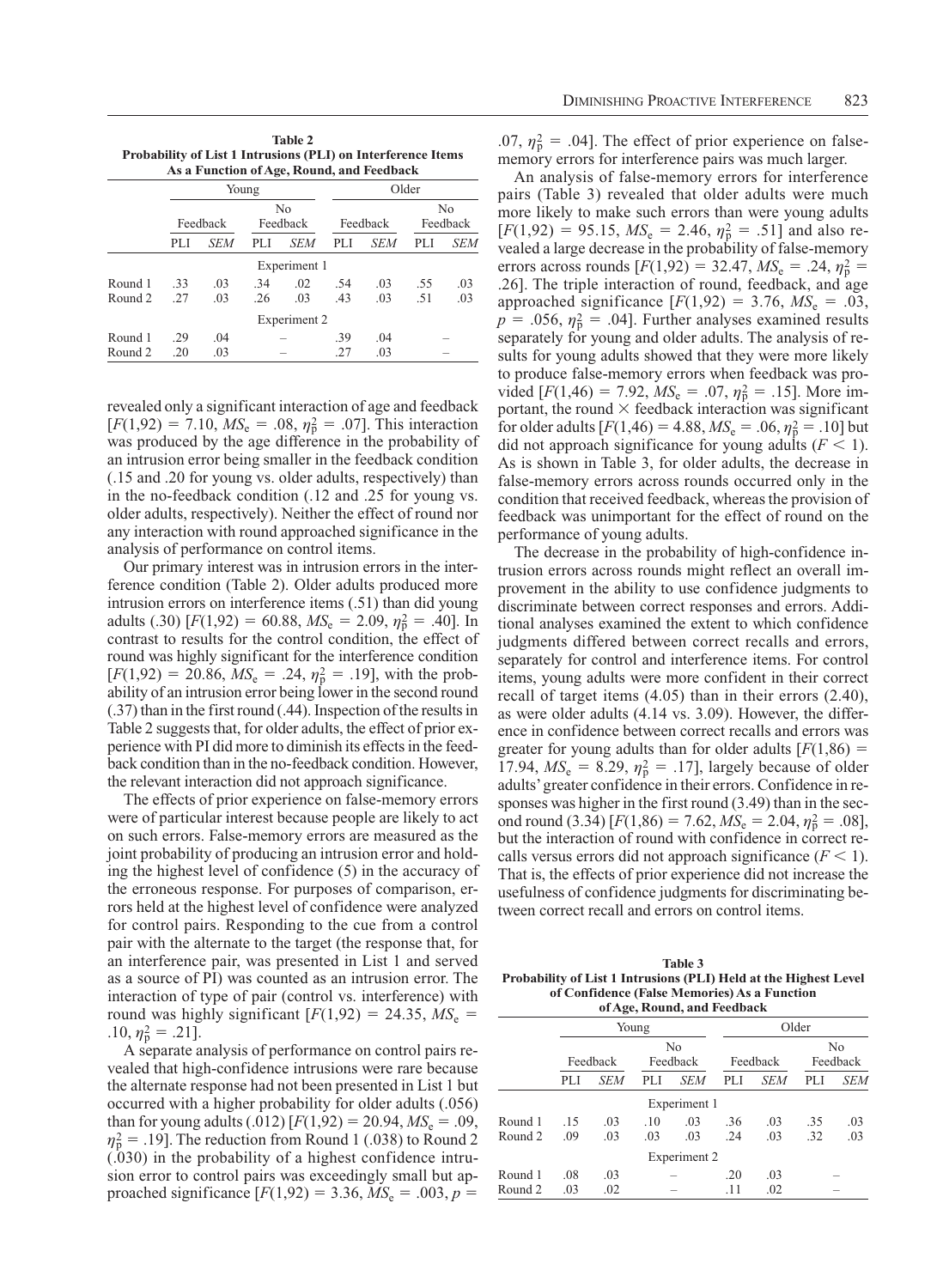|              | Feedback       |            |       |            |         |            |                |            |         |            |       |            | No Feedback |            |       |            |
|--------------|----------------|------------|-------|------------|---------|------------|----------------|------------|---------|------------|-------|------------|-------------|------------|-------|------------|
|              | Older<br>Young |            |       |            |         |            | Older<br>Young |            |         |            |       |            |             |            |       |            |
|              |                | Correct    | Error |            | Correct |            | Error          |            | Correct |            | Error |            | Correct     |            | Error |            |
|              | M              | <b>SEM</b> | М     | <b>SEM</b> | M       | <b>SEM</b> | M              | <b>SEM</b> | M       | <b>SEM</b> | М     | <b>SEM</b> | M           | <b>SEM</b> | M     | <b>SEM</b> |
| Experiment 1 |                |            |       |            |         |            |                |            |         |            |       |            |             |            |       |            |
| Round 1      | 4.41           | 0.10       | 3.78  | 0.13       | 4.31    | 0.09       | 4.27           | 0.12       | 4.41    | 0.10       | 3.52  | 0.12       | 4.30        | 0.09       | 4.32  | 0.12       |
| Round 2      | 4.34           | 0.15       | 3.14  | 0.16       | 4.30    | 0.13       | 3.84           | 0.14       | 4.22    | 0.14       | 3.40  | 0.15       | 4.15        | 0.13       | 4.20  | 0.14       |
| Experiment 2 |                |            |       |            |         |            |                |            |         |            |       |            |             |            |       |            |
| Round 1      | .84            | .03        | .69   | .04        | .82     | .03        | .74            | .04        |         |            |       |            |             |            |       |            |
| Round 2      | .86            | .03        | .54   | .05        | .81     | .03        | .67            | .04        |         | -          |       |            |             |            |       |            |

**Table 4 Confidence Ratings for Correct Recalls and Intrusion Errors on Interference Items As a Function of Age, Round, and Feedback**

Not surprising, confidence judgments for interference items (Table 4) discriminated less well between correct recalls (4.29) and intrusion errors (3.82) than did confidence judgments for control items  $(4.08 \text{ vs. } 2.76)$  [ $F(1,82) =$  $126.58, MS_e = 31.20, \eta_p^2 = .61$ . As was found for control items, older adults' confidence judgments for interference items discriminated less well between correct recalls and errors than did those of young adults  $[F(1,86) = 53.15]$ ,  $MS_e = 13.58$ ,  $\eta_p^2 = .38$ ]. More important, for interference items, prior experience with PI improved the usefulness of confidence judgments for distinguishing between correct recalls and errors, but only when feedback was given. The interaction of confidence in correct recall vs. intrusion errors with round and feedback for performance on interference items was significant  $[F(1,86) = 6.81, MS_e =$ 1.66,  $\eta_p^2 = .07$ ]. An analysis of performance in the feedback condition revealed that the difference between confidence in correct recalls and intrusion errors was greater in the second round than in the first round, due to a reduction in confidence for intrusion errors  $F(1,42) = 11.24$ ,  $MS_e = 2.69$ ,  $\eta_p^2 = .21$ . For the no-feedback condition, in contrast, the corresponding interaction did not approach significance  $(F < 1)$ . Rather, round only had the effect of equally reducing confidence in correct recalls and intrusion errors  $[F(1,44) = 4.27, M S_e = .92, \eta_p^2 = .09]$ .

In sum, the results revealed that prior experience with PI diminished its effects for both young and older adults. For older adults, there was a tendency toward the reduction in intrusion errors being larger when feedback was provided. The probability of false-memory intrusion errors held with the highest level of confidence was greater for older than for young adults and was reduced by prior experience with PI. However, for older adults, this reduction in false memory occurred only when feedback was given. For both young and older adults, prior experience with PI increased the ability of confidence judgments to distinguish between correct recalls and intrusion errors in the interference condition, but only when feedback was given.

It might be argued that the reduced PI on the second round occurred because participants paid less attention to the list that served as a source of interference on the second round as compared with on the first round. Against that possibility, reduced attention to the first list would be expected to reduce performance on facilitation items as well as reducing interference. An effect of round was not found for facilitation items, even when performance was examined for correct responses given with highest confidence, which were far from a ceiling level of performance. Furthermore, for older adults, a reduction in intrusion errors produced at the highest level of confidence occurred only when feedback was given. Also, the effects of prior experience with PI on the ability of confidence judgments to distinguish between correct recalls and intrusions was restricted to interference items and occurred only when feedback was given. The specificity of these effects argues against the possibility that the diminishment in PI resulted from a general reduction in attention to the list that served as the source of PI. Experiment 2 provides evidence that allows further specification of how experience with PI serves to diminish its effects.

## **Experiment 2**

In Experiment 2, we sought to replicate the finding that prior experience with PI diminishes its effects. Given the importance of feedback found in Experiment 1, all of the participants received feedback in Experiment 2. In contrast to Experiment 1's design, the participants in Experiment 2 were informed about the makeup of the study list, being told that the list would include interference and facilitation pairs as well as control pairs. Despite their having been warned about the presence of interference pairs, we did not expect participants to be aware of the greater difficulty of such pairs until Round 2, after prior experience with PI.

Having become aware of the difficulties that interference pairs produce for later memory performance as a result of a prior encounter with PI, participants might pay special attention to interference pairs during study in the second round, so as to diminish the effects of PI. We examined this possibility by employing a self-allocated study-time procedure. Prior research has shown that learners generally allocate more study time to difficult items than to easy items when there are no time constraints on the study episode (for a review, see Son & Metcalfe, 2000). Item difficulty has typically been manipulated by varying the strength of association between a cue and its response, whereas our interest was in differences in difficulty produced by interference effects. Study time served as an index of the extent to which participants monitored item difficulty across item types (see, e.g., Koriat, Ma'ayan, &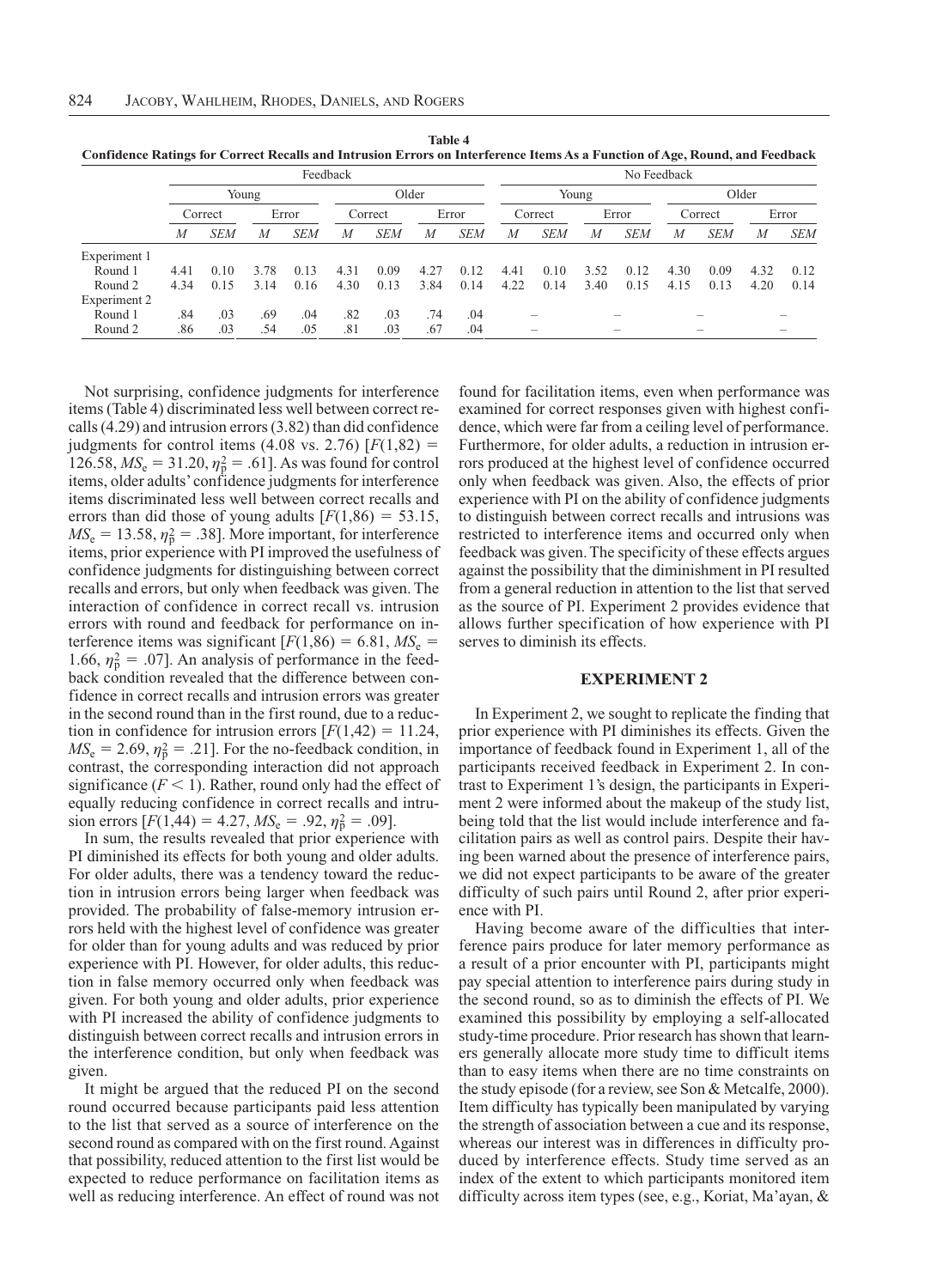Nussinson, 2006). We expected that study time would not differ for the interference and control conditions in the first round. However, in the second round, as a result of feedback in the first round, participants were expected to monitor their study in ways that revealed interference pairs as being more difficult than control pairs and, therefore, to devote more study time to interference pairs. Greater attention to interference pairs during study might serve to better support later memory performance in ways that diminish the effects of PI.

Experiment 2 was also designed to determine whether effects of prior experience with PI on confidence judgments would affect participants' ability to withhold intrusion errors by not responding when given the opportunity to do so. After being forced to respond to each test item, participants gave a confidence judgment and were then given the option to volunteer or withhold their response (cf. Koriat & Goldsmith, 1996). This option provided an opportunity for participants to withhold incorrect responses to interference items and further diminish, or even eliminate, PI effects. For volunteered responses, participants were awarded 5 points for correct responses and penalized 15 points for incorrect responses. For responses that were withheld, no feedback was given, and points were neither awarded nor penalized. We expected that the option to withhold responses would allow participants to further diminish the effects of PI, particularly in Round 2.

#### **Method**

**Participants**. Participants were 24 young adults (mean age  $=$ 20.25 years) and 24 older adults (mean age  $= 74.50$  years) recruited from the Washington University Psychology Department subject pool. Participants were tested individually and received course credit (young adults only) or \$10 per hour.

**Design and Materials**. The design and materials in Experiment 2 were identical to those in Experiment 1, but with the exceptions described below. A 2 (age: young vs. older)  $\times$  3 (pair type: facilitation vs. control vs. interference)  $\times$  2 (round: 1 vs. 2) mixed design was used. Age was a between-subjects factor, and pair type and round were manipulated within subjects. The number of pairs was reduced to shorten the length of the experiment in order to accommodate the procedural changes. Materials consisted of 132 word triples. Six sets of 20 triples were rotated through conditions, with the remaining triples being used as buffers. Training lists comprised 20 pairs of each type. Buffers were used for practice tests that preceded the actual tests in each round.

**Procedure**. The procedure was the same as in Experiment 1, but with the following exceptions. The training phase (List 1) in each round included fewer pairs (40 critical, 4 buffers  $= 132$  total presentations). Prior to the study phase, the participants were informed about the nature of the study pairs in relation to those presented in the training phase. They were told to study each pair until it had been learned completely and to click on a box labeled "Next" displayed below each pair in order to move on, once they had finished studying. All ISIs were set to 500 msec.

At the time of test, the participants were given cue–fragment pairs in the same manner as in Experiment 1 (e.g., knee–b\_n\_) and were instructed to complete the fragment with the response presented in the study phase. The participants were then asked to rate their confidence, on a scale from 0 (*wild guess*) to 100 (*certain correct*), that their response matched what they had studied. The participants were encouraged to use the full range of the scale.

Following their confidence judgments, the participants were given the option to report or withhold their responses. For reported responses, they were awarded 5 points for each correct response and penalized 15 points for each incorrect response. No points were gained or lost for withheld responses. Participants were encouraged to maximize their point total by reporting only responses for which they were sufficiently confident of being correct. A running score was displayed in the upper right-hand corner of the screen. Corrective feedback was not provided for withheld responses.

#### **Results and Discussion**

We begin by reporting the results that replicate those found in Experiment 1. Next, we examine the effects of prior experience with PI on the ability to withhold intrusion errors so as to increase the accuracy of responding. Finally, we report effects on the allocation of study time to show that participants increase the amount of study time devoted to interference pairs following prior experience with PI. As in Experiment 1, the probability of producing either the target or its alternate was extremely high for facilitation (.98), control (.96), and interference items (.97), so errors other than producing an alternate response did not enter into the analyses.

Analysis of performance in the facilitation condition did not yield any significant effects. Performance was near ceiling for both young (.93) and older adults (.91). An additional analysis of performance in the facilitation condition examined effects on the joint probability of producing a correct response and reporting the highest level of confidence in its accuracy (Table 1, bottom rows). That analysis did not reveal any significant effects. As in Experiment 1, round did not influence responding on facilitation items, suggesting that attention to List 1 was not reduced across rounds. This is important for dismissing the possibility that diminished effects of PI across rounds result from reduced attention to List 1, the source of PI. A reduction in attention of that sort would be expected to reduce performance on facilitation pairs, as well as to reduce interference for interference pairs.

More important, the analysis of intrusion errors in the control and interference conditions revealed a significant interaction between item type (control vs. interference) and round  $[F(1,46) = 8.17, M S<sub>e</sub> = .08, \eta<sub>p</sub><sup>2</sup> = .15]$ , showing that prior experience with PI diminished its effects. For items in the control condition, only the effect of age was significant  $[F(1,46) = 5.49, MS_e = .06, \eta_p^2 = .11].$ The probability of an intrusion error on control items was higher for older adults (.13) than for young adults (.08). Neither the effect of round nor any interaction with round approached significance.

Performance on interference items was of greater interest (Table 2, bottom row). Fewer intrusion errors were produced for interference items in the second round than in the first  $[F(1,46) = 20.04, MS_e = .28, \eta_p^2 = .30]$ . Also, young adults produced fewer intrusion errors than did older adults  $[F(1,46) = 4.78, MS_e = .19, \eta_p^2 = .09]$ .

As in Experiment 1, our primary interest was in whether experience with PI would reduce the probability of false memory, defined as an intrusion error accompanied by 100% confidence. False memory was significantly reduced by prior experience, as evidenced by a highly significant interaction between round and item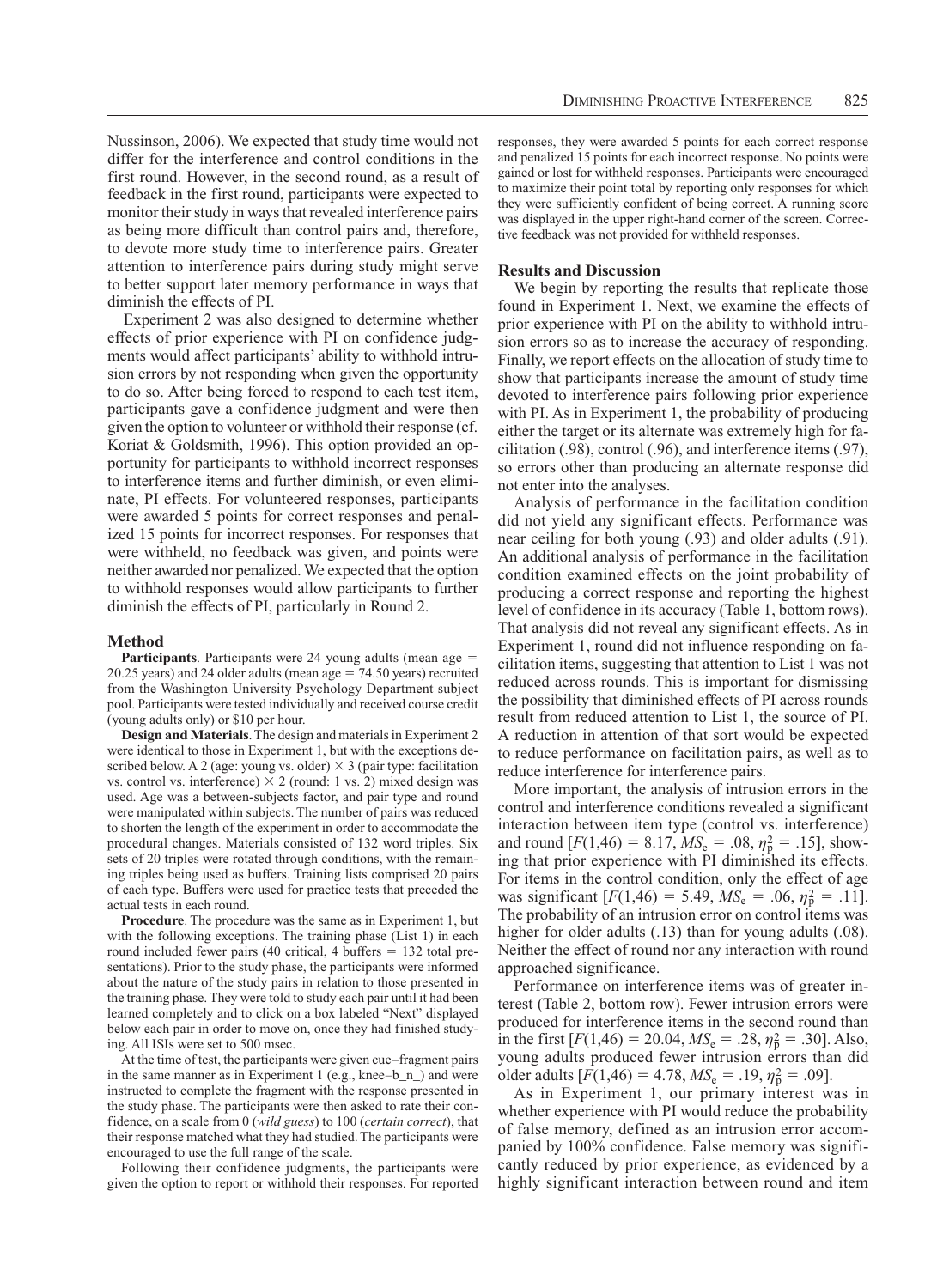type (control vs. interference)  $[F(1,46) = 14.75, MS_e =$ .04,  $\eta_p^2$  = .24]. An analysis of performance on control items revealed that the probability of highest confidence errors was greater for older adults (.029) than for young adults (.001)  $[F(1,46) = 10.54, MS_e = .02, \eta_p^2 = .19].$ The effect of round was also significant, although the probability of highest confidence errors for control pairs differed little between the first and second rounds (.022 vs. .008)  $[F(1,46) = 5.59, MS_e = .004, \eta_p^2 = .11]$ . As is shown in the bottom row of Table 3, the probability of false memory for interference pairs was much higher for older (.15) than for young adults (.06)  $[F(1,46) = 10.34,$  $MS_e = .24$ ,  $\eta_p^2 = .18$ ]. Also, for interference pairs, the probability of false memory was greatly reduced on the second round (.07), as compared with the first round (.14) for both young and older adults  $[F(1,46) = 28.34, MS_e =$  $.13, \eta_{\rm p}^2 = .38$ ].

A further analysis of confidence judgments examined their ability to distinguish between correct recall of target items and intrusion errors. An analysis of confidence judgments for responses to control items revealed only that participants' confidence in their correct recalls (.72) was higher than that in their intrusion errors  $(.42)$  [ $F(1,25)$  = 61.29,  $MS_e = 2.42$ ,  $\eta_p^2 = .71$ . Neither the effect of age nor that of round approached significance  $(Fs \le 1)$ . In contrast, an analysis of confidence judgments for responses to interference items (Table 4, bottom row) showed that experience with PI increased the ability of confidence judgments to distinguish between correct recalls and intrusion errors for both young and older adults, as evidenced by a significant interaction between response (correct recall vs. intrusion error) and round  $[F(1,43) = 9.59, MS_e =$ .13,  $\eta_p^2 = .18$ ]. However, older adults' confidence judgments for interference items discriminated less well between correct recall and intrusion errors than did those of young adults  $[F(1,43) = 7.11, M S_e = .19, \eta_p^2 = .14]$ , largely because of the older adults' higher confidence in their intrusion errors.

When given the opportunity to withhold responses, the probability of a response being withheld, regardless of whether or not it was correct, was lower for facilitation items (.11) than for either control (.22) or interference items (.16)  $[F(2,92) = 30.02, MS_e = .28, \eta_p^2 = .40]$ . An analysis that included only control and interference items revealed a significant interaction between age and item type  $[F(1,46) = 4.93, MS_e = .05, \eta_p^2 = .10]$ . Young adults differed little from older adults in their probability of withholding a response to an interference item (.16 vs. .17) but were much less likely to withhold a response to a control item (.18) than were older adults (.25).

Did prior experience with PI increase the probability of withholding intrusion errors to interference items? It did so for young adults, but not for older adults, as evidenced by a significant interaction of age and round  $[F(1,43) =$ 5.93,  $MS_e = .35$ ,  $\eta_p^2 = .12$ . For young adults, the probability of withholding an intrusion error for interference items was higher on the second round (.46) than on the first round (.22). In contrast, the probability of older adults withholding an intrusion error to interference items was identical on the two rounds (.21).

As compared with forced report, allowing participants to withhold responses (free report) increased the accuracy of recall in the control and interference conditions, and there was a tendency toward this increase being larger for young adults than for older adults  $[F(1,46) = 3.64]$ ,  $MS_e = .01, p = .063, \eta_p^2 = .07$ . Across conditions, the probability of an error was higher for young adults when recall was forced rather than free (.16 vs. .12), whereas the corresponding difference for older adults was somewhat smaller (.23 vs. .21). The pattern was the same when the results were analyzed separately for interference items. The probability of an intrusion error for young adults was higher when recall was forced rather than when it was free (.24 vs. .20), and there was a tendency toward that difference being smaller for older adults (.33 vs. .32), but the interaction only approached significance  $[F(1,46) =$ 3.10,  $MS_e = .01$ ,  $p = .09$ ,  $\eta_p^2 = .06$ . No other interactions involving report option, including the interaction with round, approached significance.

As in Experiment 1, prior experience with PI diminished its effects. Examination of participants' allocation of study time is revealing, with regard to the basis for this increased resistance to PI. As is shown in Table 5, participants spent less time studying facilitation pairs than they did either control or interference pairs, and the amount of study time devoted to facilitation pairs decreased across rounds. More important, the interaction of round with item type (control vs. interference) was significant  $[F(2,92) = 6.95,$  $MS_e = 2,845,578.22, \eta_p^2 = .13$ . The significant interaction arose from study time allocated to control items decreasing across rounds, whereas study time allocated to interference items increased across rounds  $[F(1,46) = 7.72]$ ,  $MS_e = 1,922,400.75, \eta_p^2 = .15$ . There was also a tendency for older adults to devote more study time to items in all conditions than did young adults (5,482 vs. 5,081 msec), but, because of the high variability of study time, neither that difference nor any interaction with age approached significance ( $Fs < 1$ ). The differential effects of round suggest that both young and older adults became aware of the greater difficulty of interference items, so they increased the amount of study time devoted to those items in the second round. It is likely that their doing so was at least partially responsible for the diminished effects of PI.

**Table 5 Study-Time Allocation (in Milliseconds) As a Function of Round, Item Type, and Age Group in Experiment 2**

|         |              | Item Type  |              |            |              |            |  |  |  |  |  |
|---------|--------------|------------|--------------|------------|--------------|------------|--|--|--|--|--|
|         | Facilitation |            | Control      |            | Interference |            |  |  |  |  |  |
|         | M            | <b>SEM</b> | M            | <b>SEM</b> | M            | <b>SEM</b> |  |  |  |  |  |
|         |              |            | Young Adults |            |              |            |  |  |  |  |  |
| Round 1 | 4.844        | 792        | 5,606        | 882        | 5,454        | 757        |  |  |  |  |  |
| Round 2 | 3,985        | 402        | 5,078        | 706        | 5,522        | 631        |  |  |  |  |  |
|         |              |            | Older Adults |            |              |            |  |  |  |  |  |
| Round 1 | 4,939        | 509        | 5,543        | 588        | 5,796        | 627        |  |  |  |  |  |
| Round 2 | 4,824        | 550        | 5,667        | 638        | 6,124        | 632        |  |  |  |  |  |

Note—Observations exceeding 2.5 *SD*s above or below the mean in each within-participants condition were trimmed prior to analysis. Less than 2% of all observations were excluded.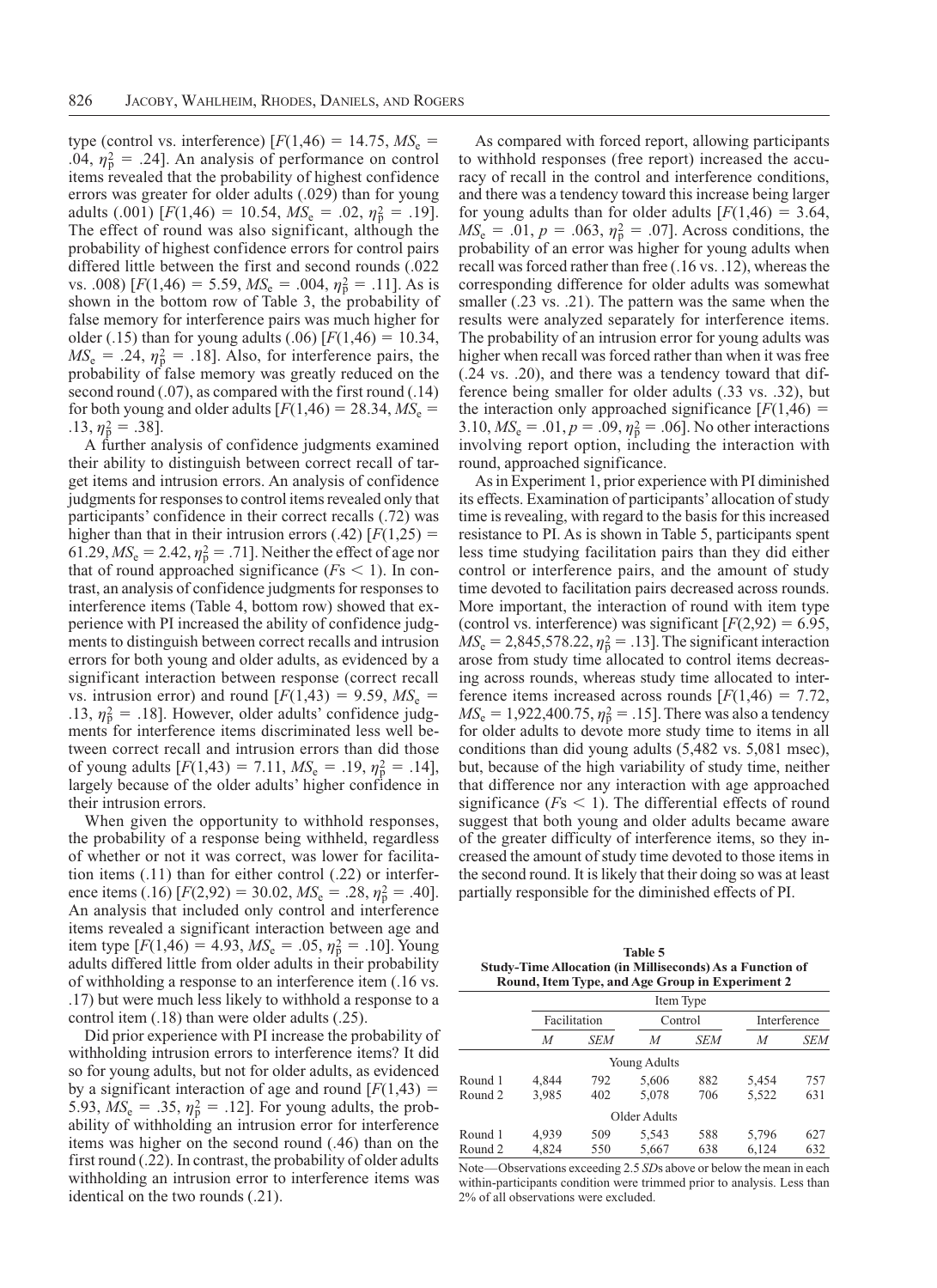To measure the relation between self-allocated study time and accuracy of responding, gamma correlations between study time and accuracy were computed for each participant (see Nelson, 1984) and then analyzed by means of an ANOVA. The analysis of those correlations revealed only a marginally significant effect of item type  $[F(2,38) = 2.78, MS<sub>e</sub> = .43, p = .07, \eta<sub>p</sub><sup>2</sup> = .13].$  There was an inverse correlation between study time and accuracy for facilitation pairs  $(-.14)$ , whereas the correlation was not significant and slightly positive for control  $(.05)$ and interference (.04) pairs. The overall correlation was near zero. The inverse correlation for facilitation pairs suggests that participants were able to identify pairs that would be easily recalled and devoted little study time to those pairs.

The generally low correlation between study time and accuracy might be surprising. Instead, one might expect a positive correlation between study time and accuracy because experimenter-controlled increases in study time typically increase accuracy. However, the lack of correlation is not surprising if one realizes that, ideally, the amount of study time devoted to an item should depend on its difficulty, with study time devoted to an item's being greater the higher its judged difficulty for recall. Allocating study time in this way would reduce the correlation between study time and accuracy and produce a zero correlation if there were differences in item difficulty and participants were sufficiently able to recognize and overcome those item differences by means of their allocation of study time (Koriat et al., 2006; cf. Nelson & Leonesio, 1988). Due to the complexities created by item differences, along with the possibility of qualitative changes in study, it would be difficult to detect changes in the relation between study time and accuracy across rounds.

## **General Discussion**

Experience with PI diminishes its effects. Both experiments revealed a significant interaction with round, such that intrusion errors to interference items decreased across rounds, whereas performance on control items remained unchanged. Older adults were generally more reliant on feedback than were young adults, which is not surprising, since older adults were much more prone to produce highconfidence intrusion errors. There was a trend toward the reduction in intrusion errors for older adults' being larger in Experiment 1 when feedback was provided, and older adults' reduction in false memory—defined as intrusion errors held at the level of highest confidence—was observed only when feedback was provided.

For both young and older adults, the increase across rounds in the extent to which confidence judgments were diagnostic of correct responding occurred only when feedback was provided. Feedback was provided for all conditions in Experiment 2, and results from that experiment replicated those of Experiment 1 by showing a decrease in false memory as a result of prior experience with PI, along with an increase in the extent to which confidence judgments were diagnostic of correct responding. The

decrease in false memory gained from prior experience with PI was substantial. For older adults, the probability of false memory was almost halved from the first round to the second round (.20 vs. .11) in Experiment 2.

When given the option to withhold responses in Experiment 2, young adults were more likely to withhold false recalls on the second round than on the first round; older adults were not. Neither young nor older adults substantially increased the accuracy of their responding under conditions of free, as compared with forced, responding. In contrast, Kelley and Sahakyan (2003) found that both young and older adults were able to greatly increase their accuracy under conditions of free responding. There are a number of differences between our experiments and theirs. Most important, perhaps, are the payoffs for correct and false recall that were employed. We awarded 5 points for each correct response that was volunteered, and we penalized by subtracting 15 points for each error that was volunteered, whereas Kelley and Sahakyan awarded 25 cents for each correct response and penalized \$2.50 for each incorrect response. Perhaps our awards and penalties were simply not extreme enough to result in participants' imposing a criterion for volunteering responses that would substantially increase their accuracy of responding. In this vein, confidence judgments, particularly for young adults, appeared to be sufficiently diagnostic of correct responding on the second round to allow them to greatly increase their accuracy by withholding responses if they had adopted a more stringent criterion for responding.

We believe that our experiments are the first to show that experience with PI can diminish its effects—including false memory. We find it striking that minimal training can have a substantial impact. Much of the work on memory accuracy and aging has primarily drawn conclusions from a single session of performance. The data from the present study suggest that, if older adults are given feedback (cf. Balota, Duchek, Sergent-Marshall, & Roediger, 2006; Rebok & Balcerak, 1989) and another opportunity to be tested, they can demonstrate improvements in performance. The implications of this are important in showing that older adults' accuracy and confidence are both open to remediation and in providing further evidence that older adults' susceptibility to false memories can be ameliorated (cf. McCabe & Smith, 2002). It is important that the probability of false memory that originates from PI can be reduced, because PI is a common source of false memories.

How did experience with PI reduce false memory? One might suggest that reductions in confidence for intrusion errors to interference items occurred because participants became more risk averse as a consequence of highconfidence errors. A risk-aversion hypothesis would posit a generalized reduction in confidence, with participants reducing their confidence for all items across rounds. However, confidence for correct responses to facilitation pairs did not decrease across rounds. Also, the extent to which differences in confidence judgments were diagnostic of the accuracy of responses did not change across rounds for control items. Rather, those effects of prior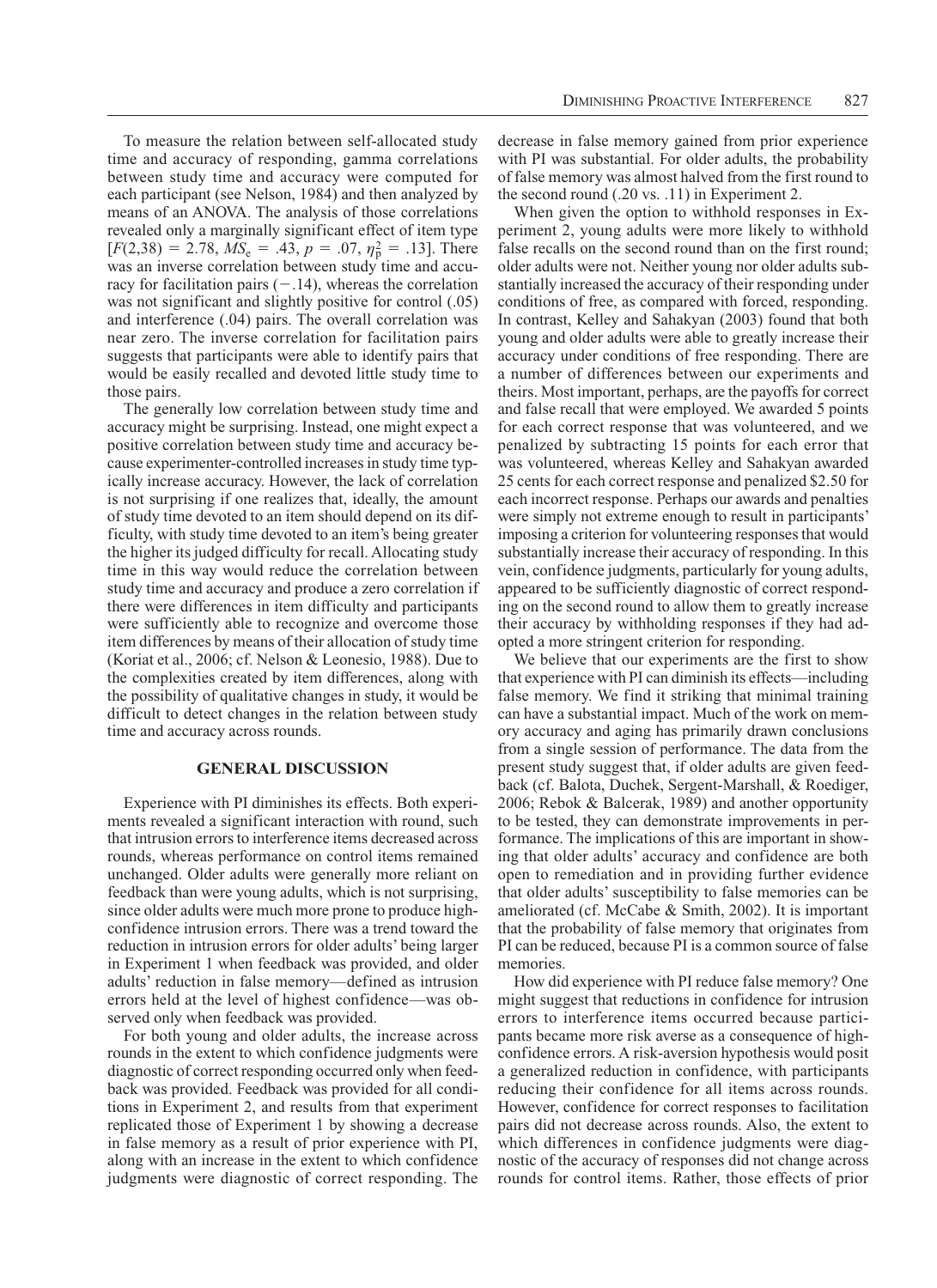experience with PI were selective to interference items. Thus, a risk-aversion hypothesis would have to rather implausibly assume that participants became more conservative on only a subset of the items (i.e., interference items) presented randomly throughout the test. Furthermore, the risk-aversion hypothesis would not account for the overall reduction in intrusion errors across rounds that was observed when responding was forced, as it was in Experiment 1 and in the forced-recall condition of Experiment 2. Yet another account would hold that the reduction of PI across rounds resulted from reduced attention to the training list, which served as a source of PI, on the second round. As discussed in conjunction with Experiment 1, the specificity of effects of prior experience on PI weighs against that account.

Effects of prior experience with PI on the self-allocation of study time observed in Experiment 2 suggest that prior experience with PI resulted in a change in the encoding of interference items across rounds. Although informed of the relationship between lists, participants were apparently unaware of the greater difficulty of interference items until after they had experienced PI.

In a similar vein, Benjamin (2003) showed that participants gave higher judgments of learning for recognition of high- than of low-frequency words in an initial study session, predicting a pattern of performance that was opposite to that observed. However, after experience with a recognition test in the first session, participants correctly predicted that their recognition-memory performance would be better for low-frequency words in a second session.

For PI, awareness of the greater difficulty of interference items resulted in the amount of study time devoted to interference pairs increasing across rounds, with the result that substantially more study time was devoted to interference pairs than to control pairs on the second round. Furthermore, there may have been both qualitative and quantitative differences in encoding processes across rounds that were selective to interference pairs. As a result of prior experience with PI, participants may have adapted their encoding of interference pairs in ways that provided greater support for later recollection. Similarly, participants in Experiment 1 may have devoted more attention to interference pairs in the second round and adapted their encoding processes to better deal with PI, although they were unable to devote more time to studying those pairs.

Participants' responding on the first round may have relied heavily on a fluency heuristic (Jacoby et al., 2005; Jacoby & Dallas, 1981), reporting items that came to mind most easily. This would be reasonable for facilitation items, but it would also have the consequence of leading participants to report the most accessible and, therefore, incorrect answer for interference items. However, having gained experience with PI, participants may have modified their encoding of interference pairs in ways that made them better able to shift from heavy reliance on fluency to other, more diagnostic bases for memory, such as reinstating prior encoding context to recollect prior details from study. Thus, the basis for participants' confidence in their responses may have undergone a qualitative shift from a heavy reliance on judged fluency in the first round to greater reliance on recollection in the second round, resulting in increased accuracy and a reduction in confidence for errors. That is, the diminished effects of PI can be seen as reflecting a qualitative shift toward greater reliance on recollection as a basis for memory and confidence.

It is noteworthy that older adults were as able as young adults to diminish effects of PI as a result of prior experience with PI. Experiments by Hay and Jacoby (1999) and by Jacoby, Debner, and Hay (2001) used a processdissociation procedure to show that older adults' greater vulnerability to PI resulted from their lessened ability to recollect the occurrence of particular events. Hay and Jacoby (1999) showed that, given supportive conditions, older adults were able to benefit from distinctive contextual information as a means of enhancing recollection. Results from the present experiments suggest that older adults' ability to recollect can also be enhanced by means of training aimed at diminishing the effects of PI. The possibility that older adults' ability to recollect particular events was improved by training to diminish the effects of PI is consistent with results from other experiments (e.g., Jennings & Jacoby, 2003; Jennings, Webster, Kleykamp, & Dagenbach, 2005) that have enhanced older adults' ability to recollect by training under conditions of high interference. In general, training under conditions of high interference holds promise as a means of improving ability to recollect, thereby reducing false memory.

Given the results of our experiments, it may be useful to revisit procedures that have been shown to produce dramatic false remembering (for reviews, see Loftus, 2004; Roediger, 1996). Many of the studies on false memory have drawn conclusions from a single session of performance. The dramatic levels of false memory found in those studies might not have persisted across repeated applications of the procedures used to produce them. As in the case of PI, the effectiveness of the procedure might diminish as a function of prior experience. For example, it might be more difficult to mislead people to falsely remember having been lost in a mall if they have had prior experience being misled in a similar way (cf. Loftus, 1997).

The results of our present experiments suggest that being forewarned of a manipulation that could produce false memory may not be sufficient to avoid its effects. Being told that the study list included interference pairs did not diminish the effects of PI, but prior experience with PI did. More generally, prior experience in situations that produce false memory might diminish the likelihood of false memory in similar situations. Being forewarned and experienced might allow one to be forearmed against such effects.

#### **Author Note**

The research reported in this article was supported by National Institute on Aging Grant AG13845. We thank Sarah Arnspiger, Nancy Byars, Carole Jacoby, Emily Norwood, and Rachel Teune for their assistance with data collection. Correspondence concerning this article should be addressed to L. L. Jacoby, Department of Psychology, Washington University, St. Louis, MO 63130 (e-mail: lljacoby@artsci.wustl.edu).